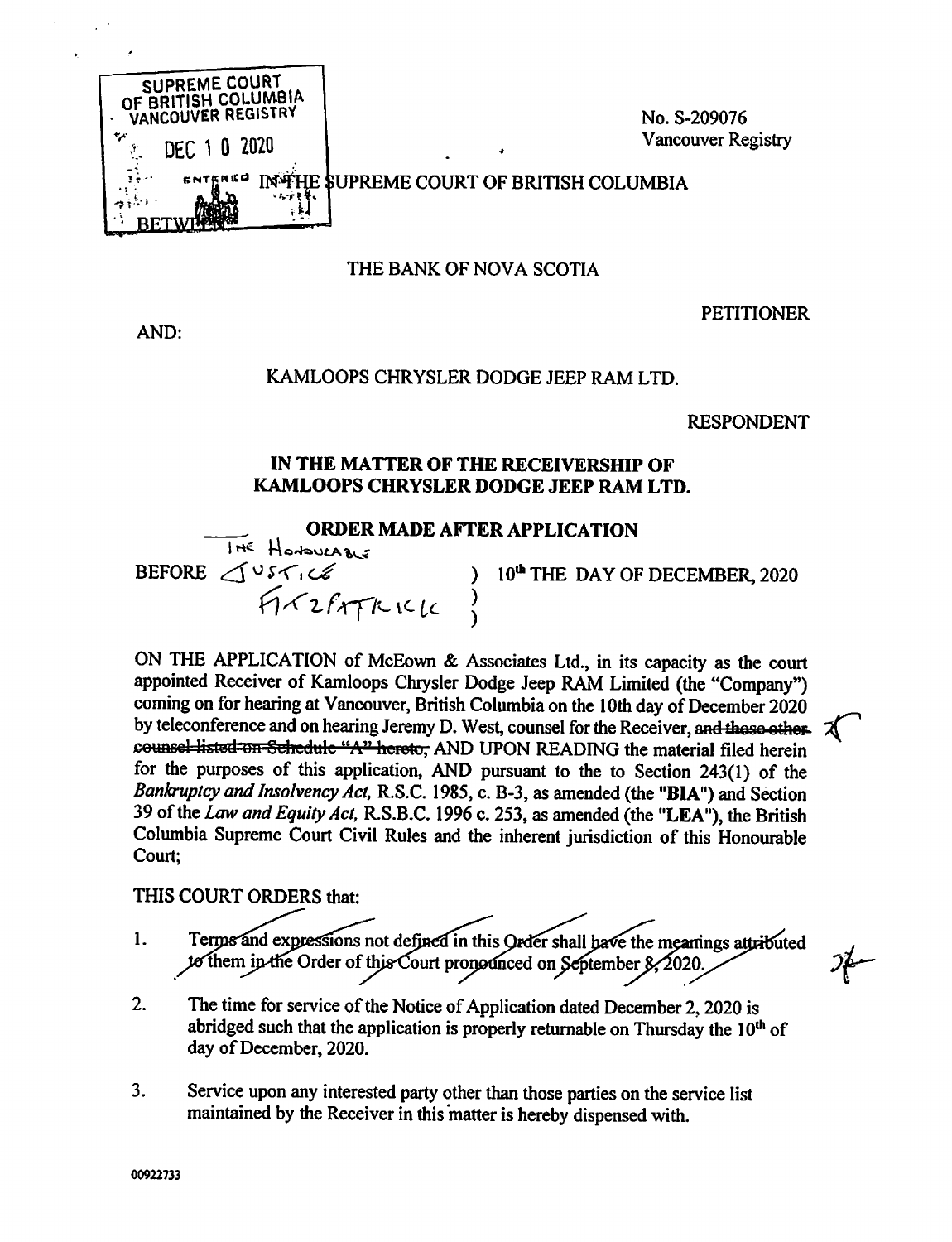- 4. Authorizing and directing the Receiver to make further distributions from the Company assets to:
	- a. the Bank of Nova Scotia ("BNS") to fully pay out the Company's secured obligations; and
	- b. Roynat Inc. ("Roynat") to fully pay out the Company's secured obligations.
- 5. Approval of counsel as to form listed in Schedule "A" hereto, except counsel for the Petitioner, is hereby dispensed with.

THE FOLLOWIN CONSENT TO E AS BEING BY CONSENT: APPROVE /THE FORM OF THIS ORDER AND<br>RDERS, IF ANY, THAT ARE INDICATED ABOVE

Signature of Jeremy West<br>Solicitor for the McEown & Associates Ltd., in its capacity as the court appointed Receiver of Kamloops Chrysler Dodge Jeep RAM Limited

By the Court. Registrár



 $\cdot$